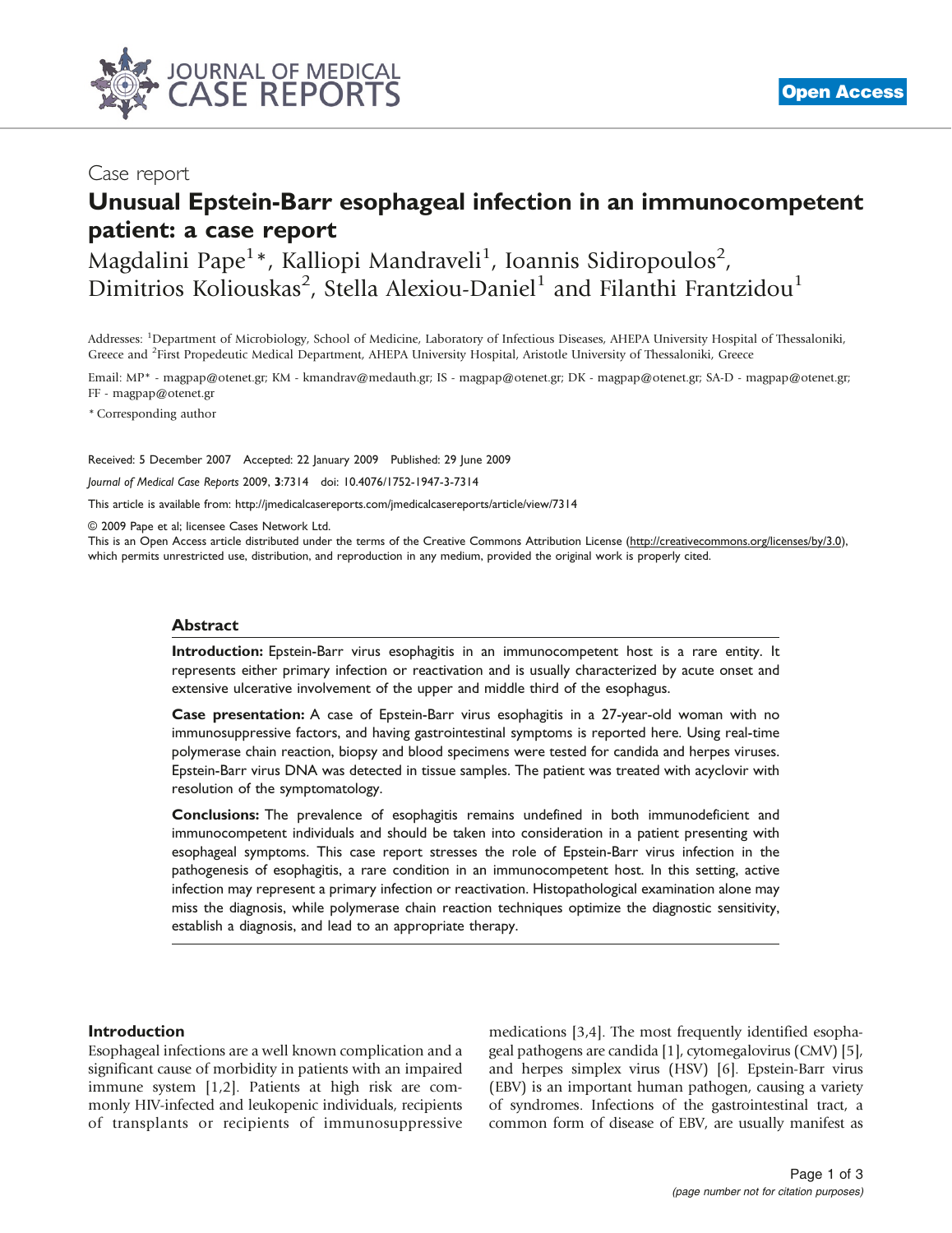<span id="page-1-0"></span>colitis and Crohn's disease [\[7](#page-2-0),[8](#page-2-0)]. However, the prevalence of EBV esophagitis remains undefined in both immunodeficient and immunocompetent individuals and should be taken into consideration in a patient presenting with esophageal symptoms.

#### Case presentation

A 27-year-old woman with no past medical history was admitted to the emergency department of our hospital with a 7-day history of dysphagia, especially for solid food, and odynophagia. She had no previous history of upper gastrointestinal complaints or any systemic symptoms. Her physical examination was normal as was an abdominal computed tomography (CT) scan. Routine admission laboratory studies were normal and serological tests (ELISA AXSYM Abbott) for anti-cytomegalovirus, anti-Epstein–Barr virus, anti-herpes simplex virus and antivaricella zoster virus IgG/IgM antibodies excluded primary infection or reactivation. The serology results for EBV were: IgG  $(+)$  125 IU/ml, IgM  $(-)$ .

The patient underwent esophagoscopy, using an Olympus endoscope and multiple, well circumscribed ulcerations were identified in the upper and middle section of the esophagus. The ulcers were characterized as either shallow or of intermediate depth. A few deep ulcers were also seen. Viral infection was taken into consideration on the basis of the gastrointestinal symptoms and in the absence of any other demonstrable causes such as drug-induced esophagitis. Biopsy specimens were obtained from the identified ulcers and submitted for histopathologic evaluation. Tissue sections were also stained with hematoxylin and eosin. Microscopically, all specimens showed non-specific features of active esophagitis, including ulceration, neutrophilic and eosinophilic inflammation, and a basal cell hyperplasia. No viral inclusions, hyperchromaticity, or atypical mitoses were observed. Using real-time polymerase chain reaction (PCR) (artus LC PCR, QIAGEN), biopsy and blood specimens were tested for the most and less frequently identified esophageal pathogens (candida, CMV, HSV, EBV). No candida, CMV, HSV or EBV DNA was detected in blood samples. EBV DNA was detected only in tissue samples  $(1.6 \times 10^3 \text{ copies/ml})$ . Therefore, the patient was started on treatment with acyclovir at an oral dosage of 800 mg, five times daily for 5 days, with good resolution of the symptomatology. Follow-up endoscopic examination showed a clear improvement. PCR on biopsy materials was once more performed, but no EBV genome could be detected. Blood samples were also obtained, but no serological evidence of infection was reported. The patient has subsequently remained symptom-free.

## **Discussion**

Herpes virus esophagitis is a well-known infectious complication in patients with impaired immune system, and has also been described as a self-limiting illness in immunocompetent patients. The herpes viruses so far related to esophagitis are CMV and HSV. Although a few reports have suggested the role of EBV in esophagitis, we believe that EBV infection may activate immune-mediated mechanisms eventually leading to tissue damage. This case report stresses the role of EBV infection in the pathogenesis of esophagitis, a rare condition in the immunocompetent host. In this setting, active infection may represent a primary infection or reactivation.

Histopathological examination alone may lead to incorrect diagnosis, while PCR techniques optimize the diagnostic sensitivity, establish a firm diagnosis and lead to an appropriate therapy.

#### **Conclusions**

EBV infection should be considered in all symptomatic patients, immunocompetent or not, in whom esophageal ulceration is identified endoscopically and who are not being treated with immunosuppressants and/or corticosteroids. The PCR technique clearly establishes the diagnosis, leading to an appropriate treatment.

#### Consent

Written informed consent was obtained from the patient for publication of this case report. A copy of the written consent is available for review by the Editor-in-Chief of this journal.

#### Competing interests

The authors declare that they have no competing interests.

## Authors' contributions

PM is the primary contributing author. SI is a pathological specialist and was the medical internist responsible for the patient. All authors read and approved the final manuscript.

#### Acknowledgements

There is no funding source since this brief case report had no cost. Mandraveli Kalliopi, the Associate Director of the Infectious Disease Department of AHEPA Hospital, Stella Alexiou-Daniel, Professor of Medical Microbiology and Koliouskas Dimitrios, Associate Director of the First Propedeutic Medical Department are all thanked for their help in reading the final manuscript.

#### References

- Baehr PH, McDonald GB: Esophageal infections: risk factors, presentation, diagnosis, and treatment. Gastroenterology 1994, 106:509-532.
- 2. Conolly GM, Hawkins D, Harcourt-Webster JN, Parsons PA, Husain OA, Gazzard BG: Esophageal symptoms, their causes, treatment, and prognosis in patients with the acquired immunodeficiency syndrome. Gut 1989, 30:1033-1039.